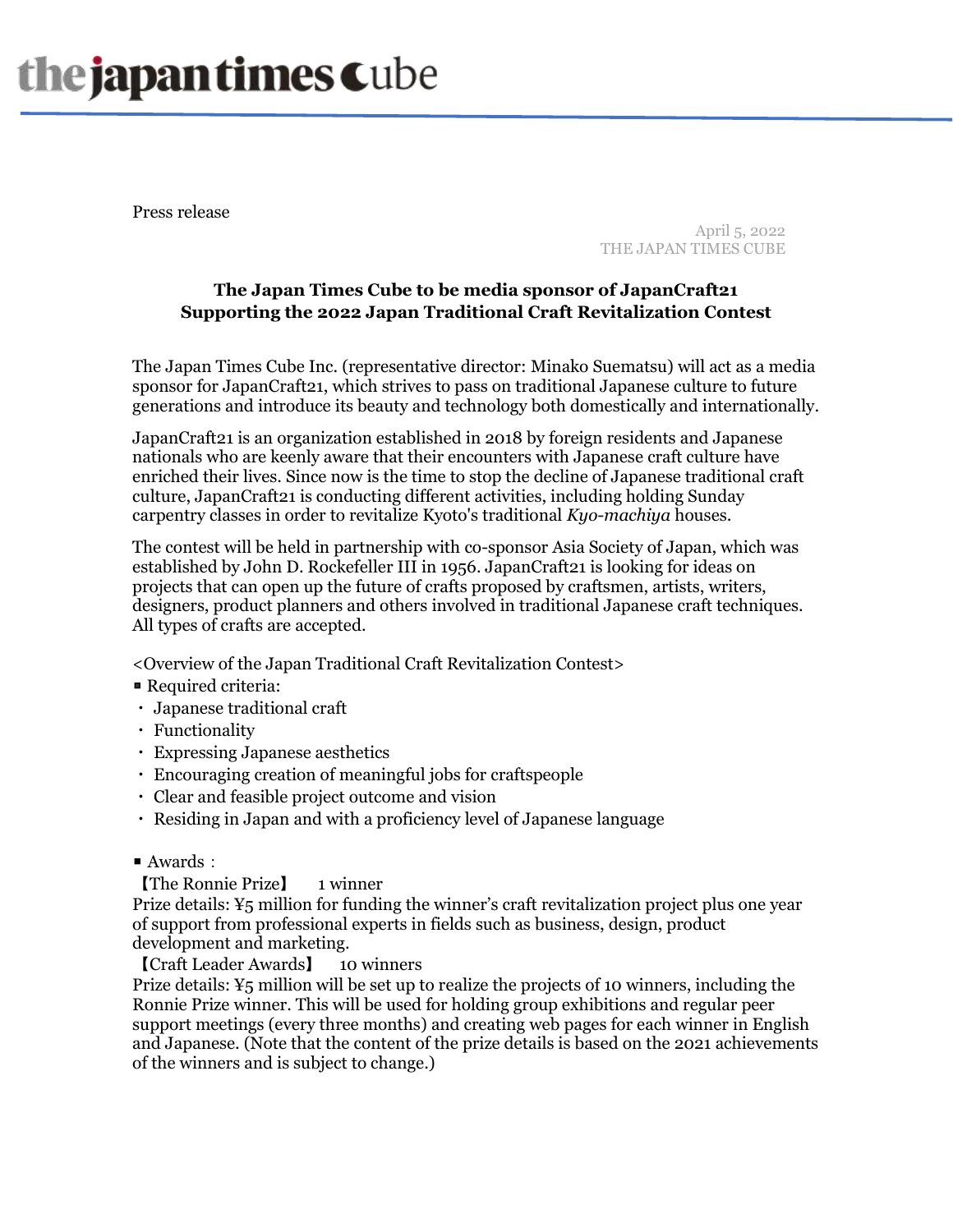■ Judges (alphabetical order):



| Yuji Akimoto:                                                                      | Art critic, chief executive director at Nerima Art Museum      |
|------------------------------------------------------------------------------------|----------------------------------------------------------------|
| Keiko Aono:                                                                        | Owner of Ippodo Gallery in Tokyo and Ippodo Gallery, New       |
|                                                                                    | York (ippodogallerytokyo.com)                                  |
| Shihoko Fukumoto:                                                                  | Textile artist specializing in <i>aizome</i> indigo dyeing     |
| Eriko Horiki:                                                                      | Washi paper designer, director of Eriko Horiki and Associates  |
|                                                                                    | (eriko-horiki.com)                                             |
| Tsutomu Horiuchi:                                                                  | Co-chair of the Arts Committee at Asia Society Japan Center,   |
|                                                                                    | deputy director and professor at Center for Social Investment  |
|                                                                                    | of Tama University                                             |
| Sawako Kaijima:                                                                    | Designer and assistant professor of architecture at Harvard    |
|                                                                                    | University                                                     |
| Reiko Sudo:                                                                        | Textile designer; founder, director and chief designer of Nuno |
|                                                                                    | Corp.; professor emeritus at Tokyo Zokei University            |
| Plasse visit www.japancrafta1.com for more information on the screening method and |                                                                |

Please visit www.japancraft21.com for more information on the screening method and other details.

■Application period

March 15 to April 20, 2022 (6 p.m. JST)

 $\blacksquare$  How to apply

Online only: Please use the application form at https://www.japancraft21.com/ja/contest-2022

■Application fee

¥2,000 per application (submit within one day after applying) Payment methods:

a. Square (see application form at www.japancraft21.com) or

b. Domestic bank transfer (bank details also on the website)

■Announcements of results

Aug. 15, 2022: Announcement of the 10 finalists (Craft Leaders)

Sept. 15, 2022: Announcement of the first-place winner (Ronnie Prize)